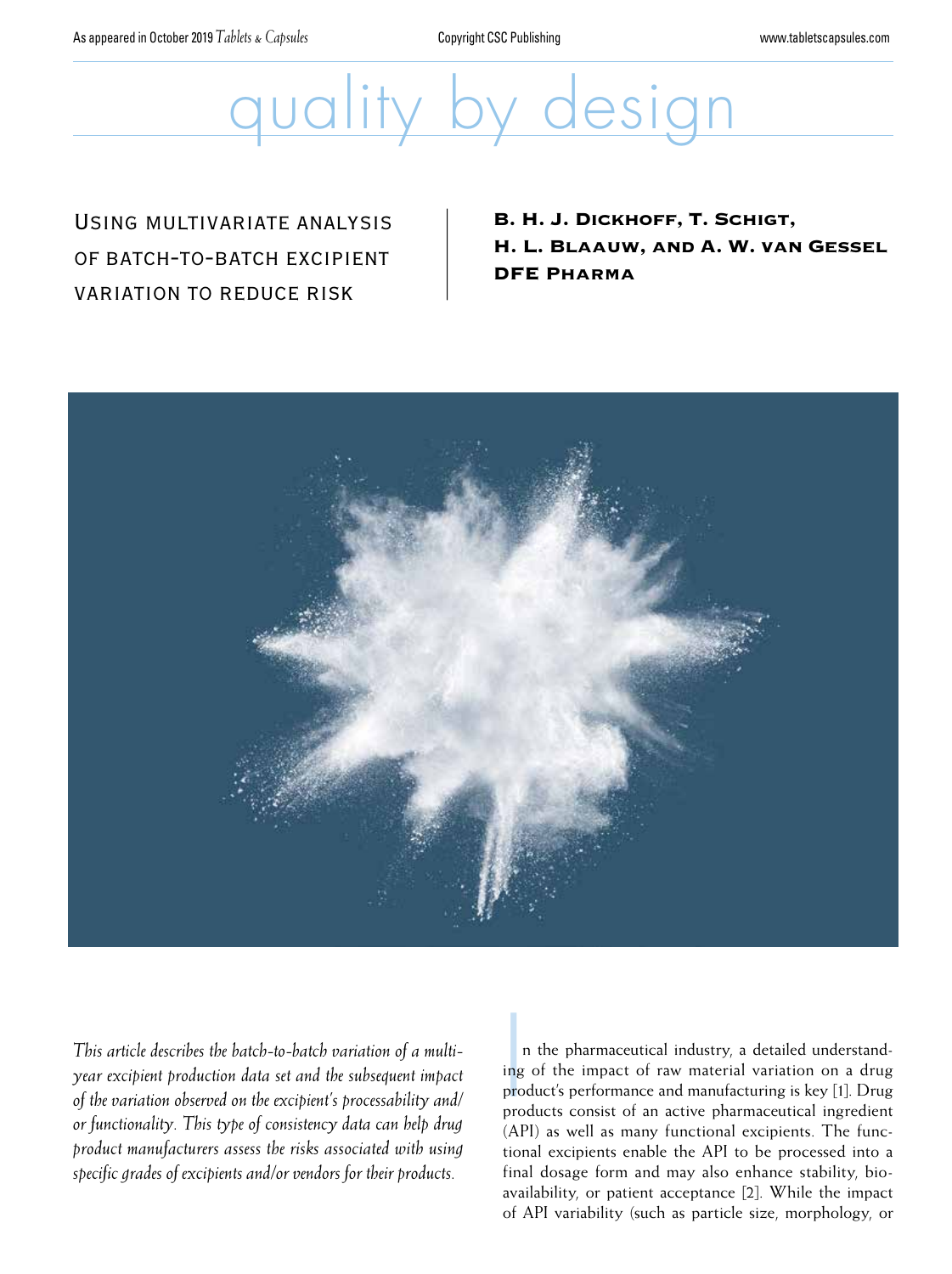purity) on a drug product is evident, studies are increasingly showing the importance of considering the variation in functional excipients used in formulations as well [2-6].

Commonly, excipient variation has been studied on a batch-to-batch and vendor-to-vendor basis [2-5]. The impact of batch-to-batch excipient variation depends on the application [7, 8]. The degree of batch-to-batch variation has been shown to differ by excipient vendor [2] and/or type—such as lactose [3], microcrystalline cellulose [9], and HPMC [6].

Few researchers have evaluated the use of large data sets to assess the impact of excipient variation on drug product performance. Kushner [3], showed that a greater understanding of excipient variation can reduce the number of experimental studies required during drug product development. Better understanding of excipient variability is also key to improving the consistency and quality of manufacturing processes in line with the FDA's Quality by Design (QbD) initiative.

QbD has driven the use of multivariate analysis (MVA), particularly principal component analysis (PCA) and partial least squares (PLS) regression [10, 11]. Multivariate analysis is a set of statistical techniques that allows the simultaneous analysis of many variables. The technique is ideally suited to studying relationships within large, complex data sets. PCA is ideally suited for investigating batch-to-batch excipient (and/or API) variation, as it can be used to investigate patterns or clusters in complex data sets. Using PCA on large excipient data sets allows researchers to identify the major sources of variation as well as noise variables that have no effect.

Lactose and microcrystalline cellulose are the most commonly used pharmaceutical excipients for manufacturing solid oral dosage forms. Lactose is a soluble binder/diluent that produces robust tablets with good disintegration properties [2]. Lactose is widely available and can be obtained in four solid forms (granulated, anhydrous, spray-dried, or milled and sieved) as well as in many grades (or types). Lactose is considered a safe, cost-effective, functional excipient that is tasteless (or slightly sweet), water soluble, and stable, with a low hygroscopicity and good compatibility with APIs and other excipients [12].

This article describes a study conducted to evaluate the multivariate quality of granulated lactose monohydrate and show the effect of the variation on functional-related properties as tested by a pharmaceutical lactose manufacturer.

#### **Materials and methods**

The study evaluated more than 300 production batches of the granulated lactose monohydrate functional excipient SuperTab 30GR (Figure 1). The material was produced by DFE Pharma at the company's site in Nörten-Hardenberg, Germany, over the period from January 2011 to December 2017. The researchers used certificate of analysis (CoA) data as well as bulk and tapped density data to perform the MVA.

Umetrics Simca-P 16 software was used to generate a PCA model (or score plot) and a loading plot for the quantitative data. A Sympatec Helos dry powder laser diffraction analyzer was used to analyze the particle size distribution. Each sample was tested five times using an R5 lens. The materials' bulk and tapped density were determined in triplicate using an Engelsmann instrument according to USP <616>, and its specific surface area (SSA) was determined using the multipoint SSA method.

Differential scanning calorimetry (DSC) was performed using a Mettler Toledo DSC 1 instrument. The researchers accurately weighed 5 to 10 milligrams of material into a 40-microliter standard aluminum pan and then crimped on a pierced aluminum lid. Analysis was conducted from 20° to 250°C at 10°C per minute in triplicate.

Thermogravimetric analysis (TGA) was performed using a Mettler Toledo instrument. The researchers accurately weighed 5 to 10 milligrams of material into a 40-microliter standard aluminum open pan. Analysis was conducted from 20° to 250°C at 10°C per minute in duplicate.

The lactose excipient was mixed with 2 percent w/w superdisintegrant (Primojel, DFE Pharma) for 8 minutes and with 0.5 percent w/w magnesium stearate (Sigma Aldrich) a further 2 minutes using a Turbula mixer at 90 rpm. Placebo tablets were compressed at 10 kilonewtons using RoTab tableting equipment with a gravimetric feed and 9-millimeter flat beveled tooling. The target tablet weight was 250 milligrams  $(\pm 0.5 \text{ milligrams})$ . After 24 hours, 20 tablets were tested for hardness (F), diameter (d), and thickness (t) using a Sotax HT100 tablet hardness tester. Tablet tensile strength (TTS) was calculated using the following equation [13]:

 $TTS = 2F/\pi dt$ 

Tablet disintegration was tested in an Erweka DT dissolution tester. Disintegration times for six tablets were

# Figure 1

**Scanning electron micrograph of granulated lactose monohydrate (SuperTab 30GR)**

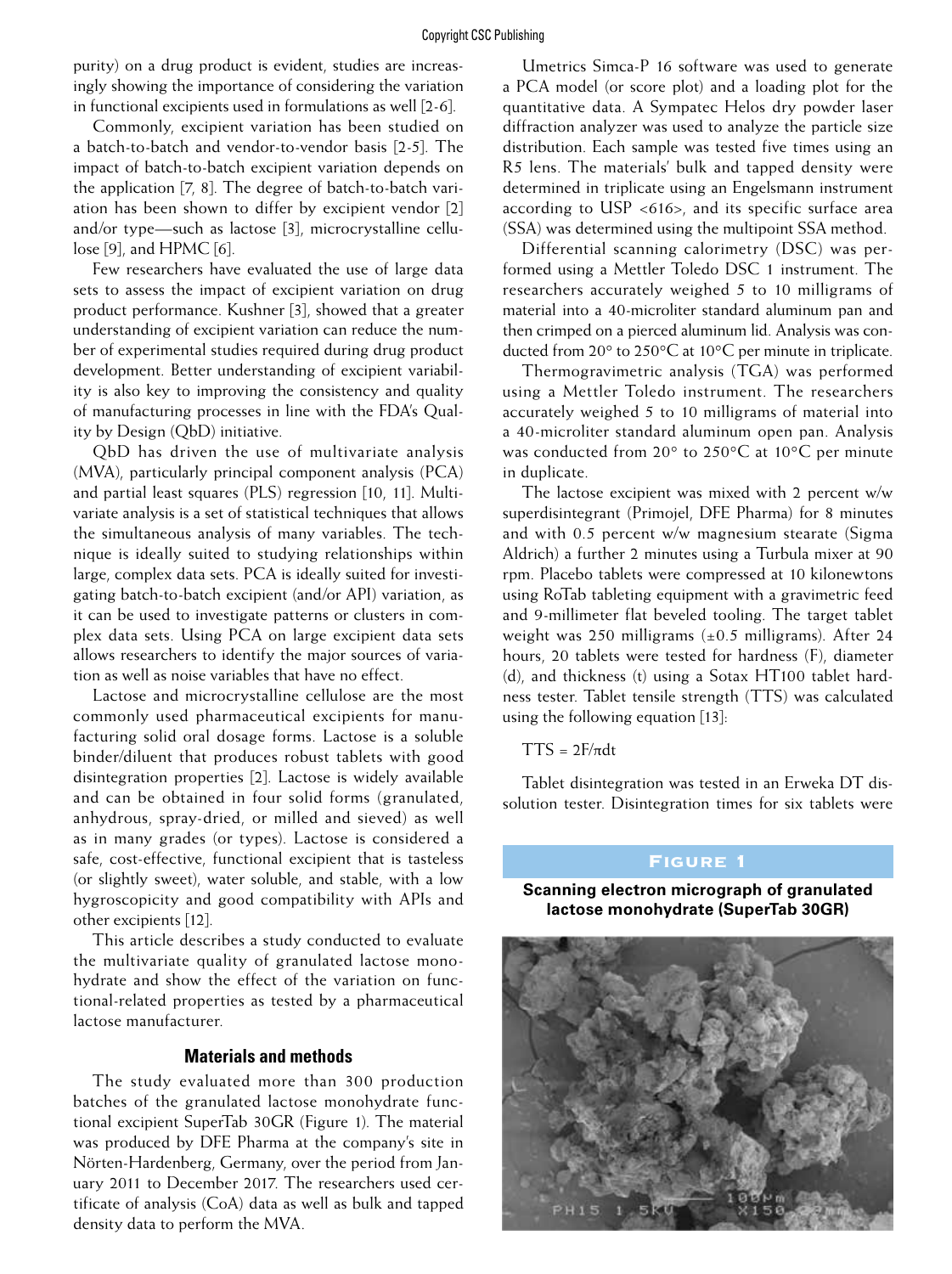#### Figure 2





Figure 3

**Loading plot for 300+ batches of SuperTab 30GR taken over a 7-year period**

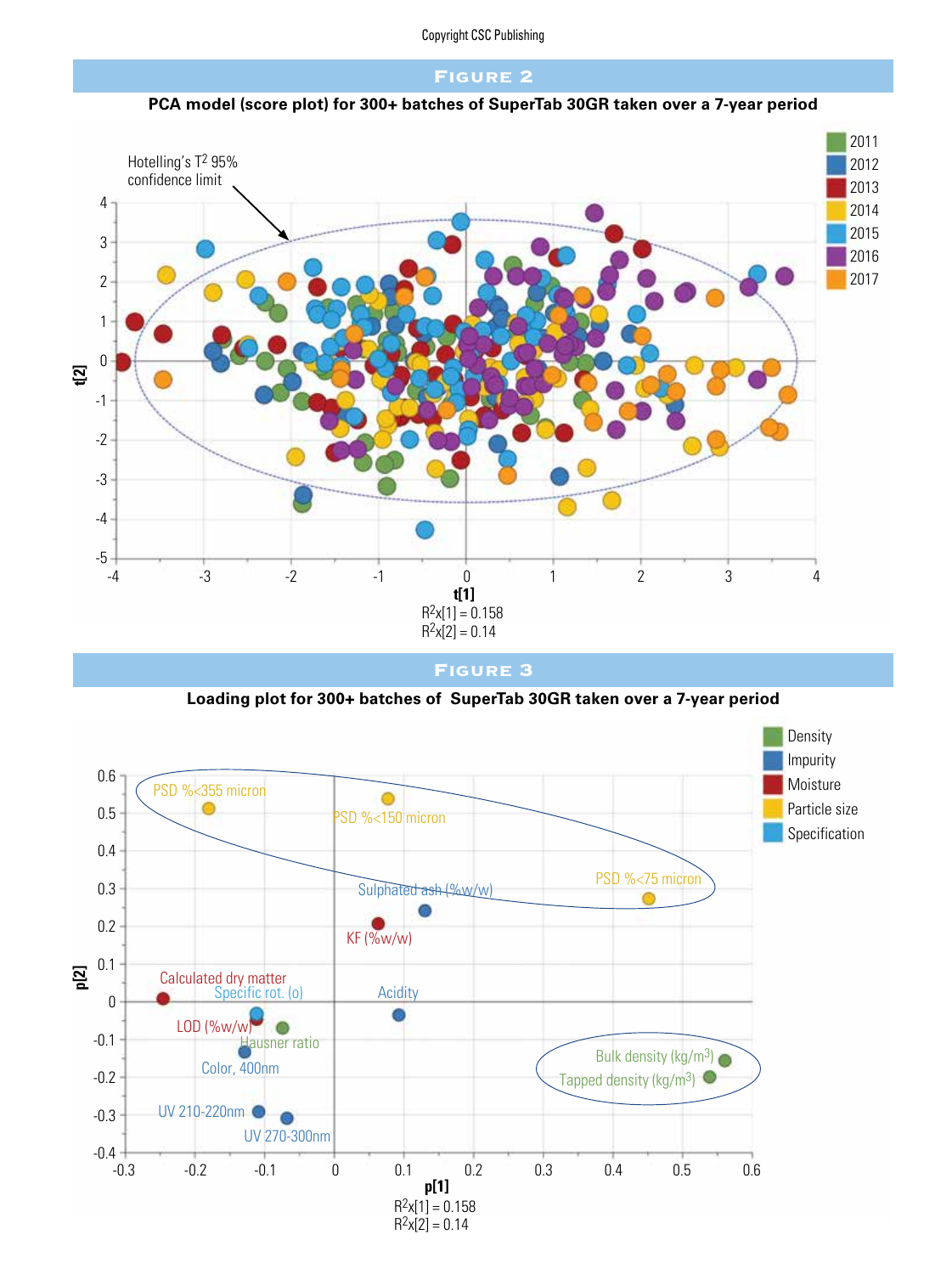recorded in seconds, and the average disintegration time was used.

#### **Results and discussion**

The PCA score plot is shown in Figure 2. As the figure shows, the  $R^2(x)$  of the first two components was 0.298, meaning that there was little trend in the data, as 29.8 percent of the variation is explained by PC 1 and PC 2. The overlap between colors representing the different production years indicates that there was a high degree of similarity between batches from the years tested. Additionally, no clusters or shifts in the year-to-year data were observed.

Figure 3 shows the loading plot of the same dataset. The figure shows that the highlighted densities and particle-size parameters are the key contributors to the variation depicted in Figure 2. Other parameters, such as the specific rotation, moisture (by Karl Fischer titration), and the acidity of the lactose, did not vary significantly within the production data set.

#### **Selection of batches for further evaluation**

Specific batches were selected from the dataset to perform functional testing, as shown in Figure 4. To understand the variation observed, six batches were selected near or outside the Hotelling's  $T^2$  95 percent confidence limit (represented by the blue ellipse in the figure). These batches are well suited for understanding the maximum variability delivered to users/customers and should be representative of the largest batch-tobatch variability. Two batches were taken from the midpoint of the spread in data (or knowledge space). Samples of these eight batches were taken from retained storage and further analyzed.

The particle size, bulk and tapped density, and specific surface area values for these batches are shown in Table 1. The particle size data for the eight selected batches indicates a high consistency for the product manufactured during the years studied. This is in alignment with the  $R^2(x)$  values of PC 1 and PC 2 indicating that only 29.8 percent of the variation can be explained by the data (Figure 2). The particle size data are in agreement with Hagrasy, et al. [14], and Moolchandani, et al. [15], which reported x50 values between 142 and 149 microns and an x90 value of 287 microns for this product. The bulk and tapped density range shows little variation, and the tapped densities are consistent with the literature [15]. The calculated Hausner ratios from the tested batches range between 1.20 and 1.25, indicating a fairly flowable powder. The specific surface area results did not show any significant differences between the batches tested.

The thermal data for the eight knowledge-space batches are shown in Table 2. These results are consistent with literature values, as the DSC traces did not show an exothermic event around 167° to 174°C associated with amorphous lactose [16, 17]. The DSC data show an endothermic transition event associated with the dehydration of the incorporated crystalline water between 140° and 145°C for all samples [18], with subsequent melting of the alpha-anhydrous form (between 200° and 220°C) and decomposition of lactose [19]. The TGA shows a weight loss by dehydration of 4.5 to 4.6 percent, which is in alignment with literature values [16].

#### **Compaction and disintegration**

The six knowledge-space batches that were near or outside the Hotelling's  $T^2$  95 percent confidence interval

# Table 1

#### **Additional physical parameters tested on eight knowledge-space batches of SuperTab 30GR**

|                      | Particle size*<br>(microns) |            |              | Density**<br>(kg/m <sup>3</sup> ) |               | <b>Specific</b><br>surface area** |
|----------------------|-----------------------------|------------|--------------|-----------------------------------|---------------|-----------------------------------|
| <b>Product batch</b> | x10                         | <b>x50</b> | <b>x90</b>   | <b>Bulk</b>                       | <b>Tapped</b> | (m <sup>2</sup> /g)               |
|                      | $30.4 \pm 0.4$              | $132 + 2$  | $298 + 5$    | 565                               | 667           | 0.33                              |
| $\mathbf 2$          | $32.0 + 1.0$                | $143 + 5$  | $312 + 7$    | 561                               | 681           | 0.30                              |
| 3                    | $32.1 \pm 0.6$              | $132 + 3$  | $294 \pm 15$ | 540                               | 660           | 0.32                              |
| 4                    | $36.3 \pm 0.7$              | $140 + 4$  | $306 \pm 16$ | 541                               | 676           | 0.28                              |
| 5                    | $34.1 \pm 0.6$              | $135 + 5$  | $321 + 9$    | 549                               | 659           | 0.30                              |
| 6                    | $33.0 + 0.7$                | $129 + 3$  | 288±16       | 548                               | 665           | 0.29                              |
| 7                    | $32.4 \pm 0.5$              | $140 + 4$  | $331 \pm 11$ | 580                               | 710           | 0.29                              |
| 8                    | $31.9 + 0.6$                | $142 + 5$  | $322 \pm 12$ | 584                               | 715           | 0.31                              |

 $*$  measured five times  $(\pm x.x)$  is 2 times the standard deviation)

\*\* measured in duplicate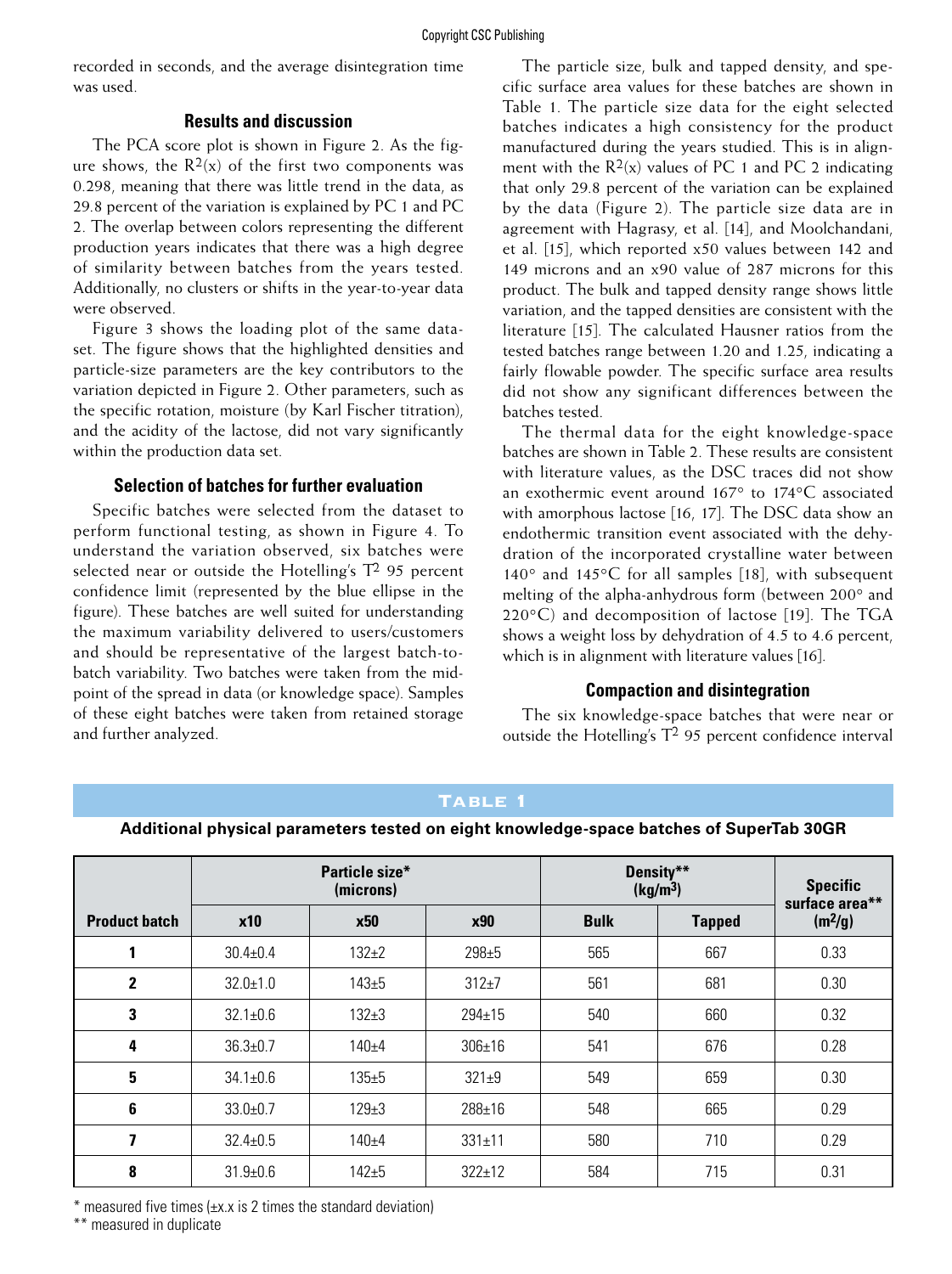show a low variability and, therefore, good consistency in terms of tablet compaction, reflected in the TTS values shown in Figure 5a. The TTS for all eight batches averaged around 1.56 to 1.69 megapascals, indicating a high consistency in tableting behavior. The disintegration time, as shown in Figure 5b, was around 60 seconds for all eight placebo batches, indicating good and constant disintegration properties. This implies that the batch-to-batch variation of this lactose type is unlikely to cause any variation in formulation development and production.

#### **Conclusion**

To help increase patient safety in a QbD context, it is of utmost important to understand the factors that may

# TABLE 2

|                      | <b>DSC-Loss of hydration event</b> |              |                  | <b>DSC-Melting event</b> |                     |                       |
|----------------------|------------------------------------|--------------|------------------|--------------------------|---------------------|-----------------------|
| <b>Product batch</b> | <b>Onset</b><br>(°C)               | Peak<br>(°C) | Enthalpy $(J/g)$ | <b>Onset</b><br>(°C)     | <b>Peak</b><br>(°C) | <b>TGA</b><br>(% w/w) |
|                      | 139                                | 144          | $135 + 5$        | 213                      | 220                 | 4.6                   |
| $\mathbf 2$          | 140                                | 144          | $135 + 4$        | 212                      | 220                 | 4.5                   |
| 3                    | 139                                | 144          | $138 + 4$        | 213                      | 220                 | 4.5                   |
| 4                    | 140                                | 144          | $135 + 4$        | 212                      | 220                 | 4.5                   |
| 5                    | 140                                | 144          | $139 + 3$        | 213                      | 220                 | 4.5                   |
| 6                    | 140                                | 143          | $143 + 1$        | 213                      | 220                 | 4.5                   |
| 7                    | 140                                | 144          | 145±1            | 212                      | 220                 | 4.5                   |
| 8                    | 140                                | 143          | $140 + 1$        | 213                      | 220                 | 4.5                   |

**Thermal properties of eight knowledge-space batches of SuperTab 30GR (n = 3)**

# Figure 4

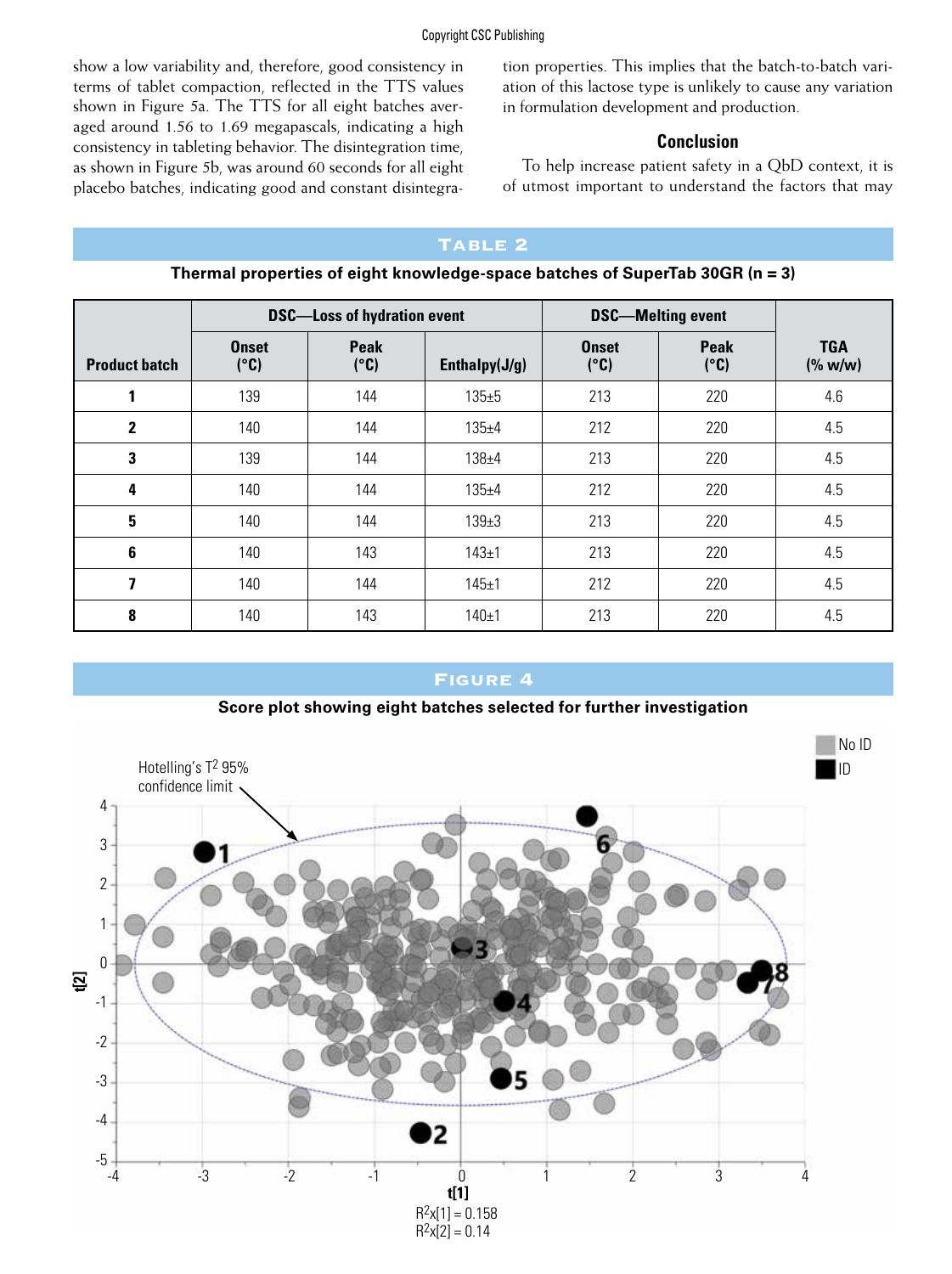#### **References**

influence the functionality-related characteristics or critical material attributes of the final formulation. You could do this by testing all possible variables, but the design of experiments (DoE) for this would become unfathomable. Understanding which contributing variables pose the highest risk and which pose no risk can help to focus a DoE on the most important parameters. Excipients have been shown to introduce variability into a formulation, but this variability differs between excipients and even between suppliers of similar excipients. To make a good risk assessment, you must understand the variability of each individual excipient grade, and MVA is the preferable method for arriving at this understanding.

This study used MVA to evaluate more than 300 production batches of SuperTab 30GR granulated lactose monohydrate produced during the period from January 2011 to December 2017. Batches selected from the edges of the MVA plot—those having the maximum variation during the selected time frame—did not demonstrate any visible effect on the critical quality attributes of resulting lactose placebo tablets.

Due to the large number of degrees of freedom associated with a typical solid dosage form, the consistency of the ingredients alone may not be predictive of the finished product quality. However, pharmaceutical companies can evaluate the variability of high-consistency excipients as part of the control strategy, rather than DoE, to identify where there is a low probability of impact. Using well-controlled excipients designed for purpose can reduce life-cycle risk in pharmaceutical development and production. Excipients with low variation in physical/chemical size, density, and specific surface area, as in this study, may be classified as low risk, and companies may then use this classification to significantly reduce their DoE strategy when using such products in pharmaceutical development. *T&C*

1. L. X. Yu, "Pharmaceutical quality by design: product and process development, understanding, and control," *Pharmaceutical Research*, 2008, Vol. 25, No. 4, pages 781-791.

2. J. F. Gamble, et al., "Investigation into the degree of variability in the solid-state properties of common pharmaceutical excipients—anhydrous lactose," *AAPS Pharm-SciTech*, 2010, Vol. 11, No. 4, pages 1,552-1,557.

3. J. Kushner, "Utilizing quantitative certificate of analysis data to assess the amount of excipient lot-to-lot variability sampled during drug product development," *Pharmaceutical Development and Technology*, 2013, Vol. 18, No. 2, pages 333-342.

4. R. V. Haware, "Comparative evaluation of the powder and compression properties of various grades and brands of microcrystalline cellulose by multivariate methods," *Pharmaceutical Development and Technology*, 2010, Vol. 15, No. 4, pages 394-404.

5. C. Moreton, "Functionality and performance of excipients in a quality-by-design world Part 2: Excipient variability, QbD and robust formulations," *American Pharmaceutical Review*, 2009, Vol. 12, No. 2.

6. S. D. Novak, "The influence of HPMC viscosity as FRC parameter on the release of low soluble drug from hydrophilic matrix tablets," *Pharmaceutical Development and Technology*, 2013, Vol. 18, No. 2, pages 343-347.

7. E. Doelker, et al., "Degrees of crystallinity and polymerization of modified cellulose powders for direct tableting," *Powder Technology*, 1987, Vol. 52, No. 3, pages 207-213.

8. G. E. Amidon, et al., "The effect of moisture on the mechanical and powder flow properties of microcrystalline cellulose," *Pharmaceutical Research*, 1995, Vol. 12, No. 6, pages 923-929.

### Figure 5

#### **Properties of placebo tablets made from six batches near extremes of MVA plot**



#### **a. Tablet tensile strength**

#### **b. Tablet disintegration time**